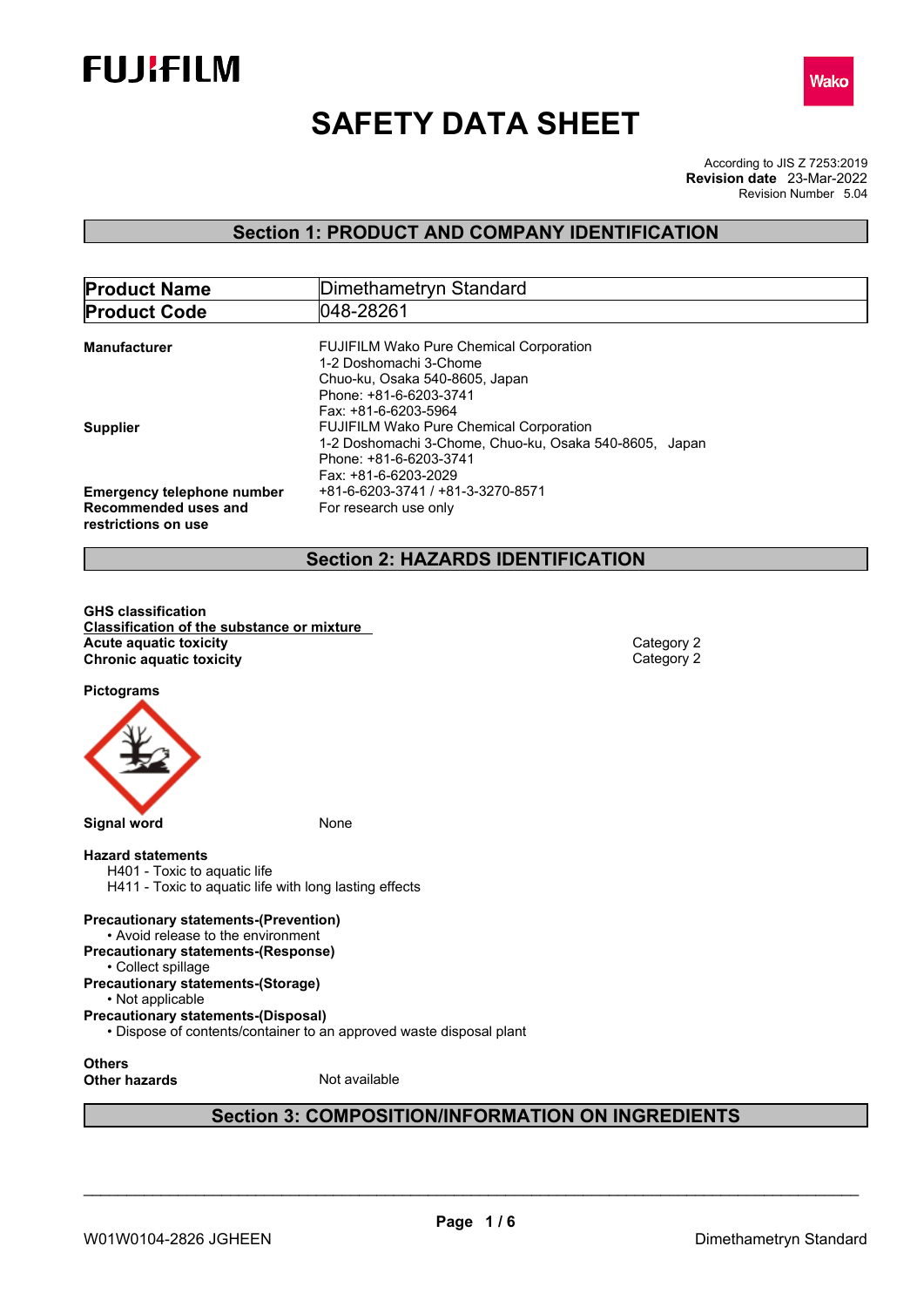#### **Single Substance or Mixture** Substance

**Formula** C11H21N5S

| <b>Chemical Name</b>                    | Weight-% | <b>Molecular weight</b>                          | <b>ENCS</b>                                                | ISHL<br>.No. | <b>CAS RN</b>                       |
|-----------------------------------------|----------|--------------------------------------------------|------------------------------------------------------------|--------------|-------------------------------------|
| $- \cdot$<br>Dimethametryn              | 99.0     | 25538<br>200.00                                  | <b>PAAA</b><br>$\overline{\phantom{0}}$<br>-544<br>$\cdot$ |              | 0000077<br>"25"<br>70-L<br>.<br>טטט |
| -10111<br><b>Mada</b> and<br><b>NLA</b> |          | in the table means announced chamical substances |                                                            |              |                                     |

**Note on ISHL No.:** \* in the table means announced chemical substances.

**Impurities and/or Additives:** Not applicable

### **Section 4: FIRST AID MEASURES**

#### **Inhalation**

Remove to fresh air. If symptoms persist, call a physician.

#### **Skin contact**

Wash off immediately with soap and plenty of water. If symptoms persist, call a physician.

### **Eye contact**

IF IN EYES: Rinse cautiously with water for several minutes. Remove contact lenses, if present and easy to do. Continue rinsing. Immediate medical attention is required.

### **Ingestion**

Rinse mouth. Never give anything by mouth to an unconscious person. Call a physician or poison control center immediately. Do not induce vomiting without medical advice.

#### **Protection of first-aiders**

Use personal protective equipment as required.

### **Section 5: FIRE FIGHTING MEASURES**

#### **Suitable extinguishing media**

Water spray (fog), Carbon dioxide (CO2), Foam, Extinguishing powder, Sand

### **Unsuitable extinguishing media**

No information available

### **Specific hazards arising from the chemical product**

Thermal decomposition can lead to release of irritating and toxic gases and vapors.

### **Special extinguishing method**

No information available

### **Special protective actions for**

#### **fire-fighters**

Use personal protective equipment as required.Firefighters should wear self-contained breathing apparatus and full firefighting turnout gear.

### **Section 6: ACCIDENTAL RELEASE MEASURES**

#### **Personal precautions, protective equipment and emergency procedures**

For indoor, provide adequate ventilation process until the end of working. Deny unnecessary entry other than the people involved by, for example, using a rope. While working, wear appropriate protective equipments to avoid adhering it on skin, or inhaling the gas. Work from windward, and retract the people downwind.

#### **Environmental precautions**

To be careful not discharged to the environment without being properly handled waste water contaminated.

### **Methods and materials for contaminent and methods and materials for cleaning up**

Sweep up and gather scattered particles, and collect it in an empty airtight container.

#### **Recoverly, neutralization**

No information available

### **Secondary disaster prevention measures**

Clean contaminated objects and areas thoroughly observing environmental regulations.

### **Section 7: HANDLING AND STORAGE**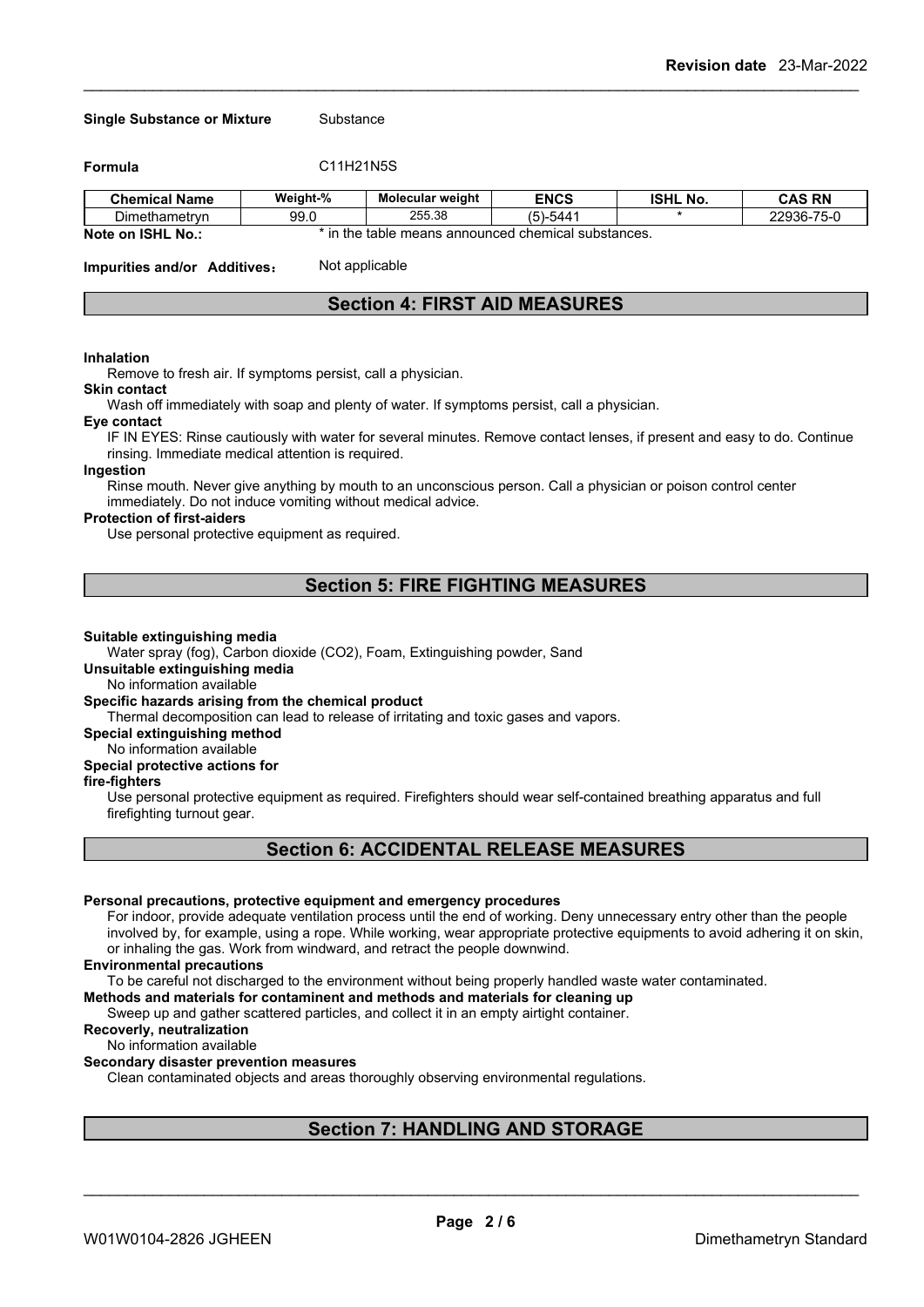### **Handling**

#### **Technical measures**

Avoid contact with strong oxidizing agents. Use with local exhaust ventilation.

### **Precautions**

Do not rough handling containers, such as upsetting, falling, giving a shock, and dragging Prevent leakage, overflow, and scattering. Not to generate steam and dust in vain. Seal the container after use. After handling, wash hands and face, and then gargle In places other than those specified, should not be smoking or eating and drinking Should not be brought contaminated protective equipment and gloves to rest stops Deny unnecessary entry of non-emergency personnel to the handling area

### **Safety handling precautions**

Avoid contact with skin, eyes or clothing. Use personal protective equipment as required.

### **Storage**

| Safe storage conditions   |                                                                                                     |
|---------------------------|-----------------------------------------------------------------------------------------------------|
| <b>Storage conditions</b> | Keep container protect from light tightly closed. Store in a cool (2-10 $^{\circ}$ C) place. Packed |
|                           | with an inert gas.                                                                                  |
| Safe packaging material   | Glass                                                                                               |
| Incompatible substances   | Strong oxidizing agents                                                                             |
|                           |                                                                                                     |
|                           |                                                                                                     |

### **Section 8: EXPOSURE CONTROLS/PERSONAL PROTECTION**

#### **Engineering controls**

In case of indoor workplace, seal the source or use a local exhaust system. Provide the safety shower facility, and handand eye-wash facility. And display their position clearly.

**Exposure limits** This product, as supplied, does not contain any hazardous materials with occupational exposure limits established by the region specific regulatory bodies.

**Personal protective equipment Respiratory protection** Dust mask **Hand protection** Protection gloves **Skin and body protection** Long-sleeved work clothes **General hygiene considerations**

**Eye protection** protective eyeglasses or chemical safety goggles

Handle in accordance with good industrial hygiene and safety practice.

### **Section 9: PHYSICAL AND CHEMICAL PROPERTIES**

| <b>Form</b>                                            |                                                                   |
|--------------------------------------------------------|-------------------------------------------------------------------|
| <b>Color</b>                                           | white                                                             |
| Appearance                                             | powder                                                            |
| Odor                                                   | no data available                                                 |
| Melting point/freezing point                           | $60 - 66$ °C                                                      |
| Boiling point, initial boiling point and boiling range | no data available                                                 |
| <b>Flammability</b>                                    | no data available                                                 |
| <b>Evaporation rate:</b>                               | no data available                                                 |
| Flammability (solid, gas):                             | no data available                                                 |
| Upper/lower flammability or                            |                                                                   |
| explosive limits                                       |                                                                   |
| Upper:                                                 | no data available                                                 |
| Lower:                                                 | no data available                                                 |
| <b>Flash point</b>                                     | no data available                                                 |
| Auto-ignition temperature:                             | no data available                                                 |
| Decomposition temperature:                             | no data available                                                 |
| рH                                                     | no data available                                                 |
| Viscosity (coefficient of viscosity)                   | no data available                                                 |
| <b>Dynamic viscosity</b>                               | no data available                                                 |
| <b>Solubilities</b>                                    | acetone: Very soluble. water: practically insoluble, or insoluble |
| n-Octanol/water partition coefficient: (log Pow)       | no data available                                                 |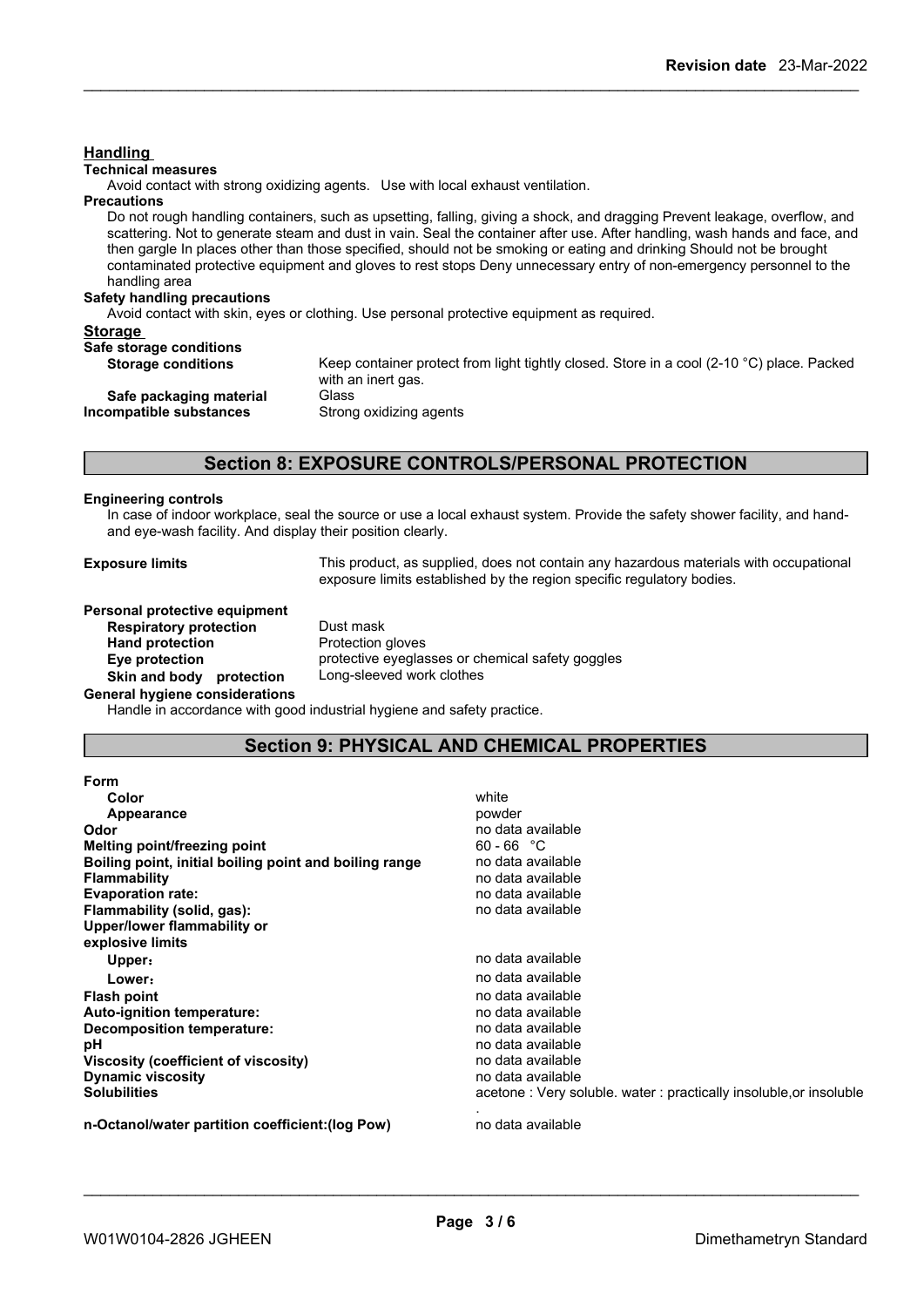**Vapour pressure**<br> **Specific Gravity / Relative density**<br> **Specific Gravity / Relative density**<br> **Property** and the mode available **Specific Gravity / Relative density Vapour density**<br> **Particle characteristics**<br> **Particle characteristics**<br> **Particle characteristics Particle characteristics** 

# **Section 10: STABILITY AND REACTIVITY**

**Stability**

**Reactivity** no data available<br> **Chemical stability** May be altered by May be altered by light. **Hazardous reactions** None under normal processing **Conditions to avoid** Extremes of temperature and direct sunlight **Incompatible materials** Strong oxidizing agents **Hazardous decomposition products** Carbon monooxide (CO), Carbon dioxide (CO2), Nitrogen oxides (NOx), Sulfur oxides (SOx)

### **Section 11: TOXICOLOGICAL INFORMATION**

**Acute toxicity**

| Chem<br>mical.<br>∣Name                   | <b>D50</b><br>)ra | <b>LD50</b><br>Dermal | <b>_C50</b><br>innalation |
|-------------------------------------------|-------------------|-----------------------|---------------------------|
| $\overline{\phantom{0}}$<br>Dimethametryp | Rat<br>a/kc       | a/ka<br>ല ~<br>٦d١    | $N$ //                    |

**Skin irritation/corrosion** no data available **Serious eye damage/ irritation** no data available **Respiratory or skin sensitization** no data available **Reproductive cell mutagenicity** no data available **Carcinogenicity** no data available

**Reproductive toxicity** no data available **STOT-single exposure** no data available

| Skin irritation/corrosion         |  |
|-----------------------------------|--|
| Serious eye damage/ irritation    |  |
| Respiratory or skin sensitization |  |
| Reproductive cell mutagenicity    |  |
| Carcinogenicity                   |  |
|                                   |  |
| <b>Reproductive toxicity</b>      |  |
| <b>STOT-single exposure</b>       |  |

**STOT-repeated exposure** no data available **Aspiration hazard no data available hazard no data available** 

### **Section 12: ECOLOGICAL INFORMATION**

| <b>Ecotoxicity</b>                                                                                                        | No information available                                                                                     |
|---------------------------------------------------------------------------------------------------------------------------|--------------------------------------------------------------------------------------------------------------|
| Other data                                                                                                                | no data available                                                                                            |
| Persistence and degradability<br><b>Bioaccumulative potential</b><br><b>Mobility in soil</b><br>Hazard to the ozone layer | No information available<br>No information available<br>No information available<br>No information available |

### **Section 13: DISPOSAL CONSIDERATIONS**

**Waste from residues**

Disposal should be in accordance with applicable regional, national and local laws and regulations.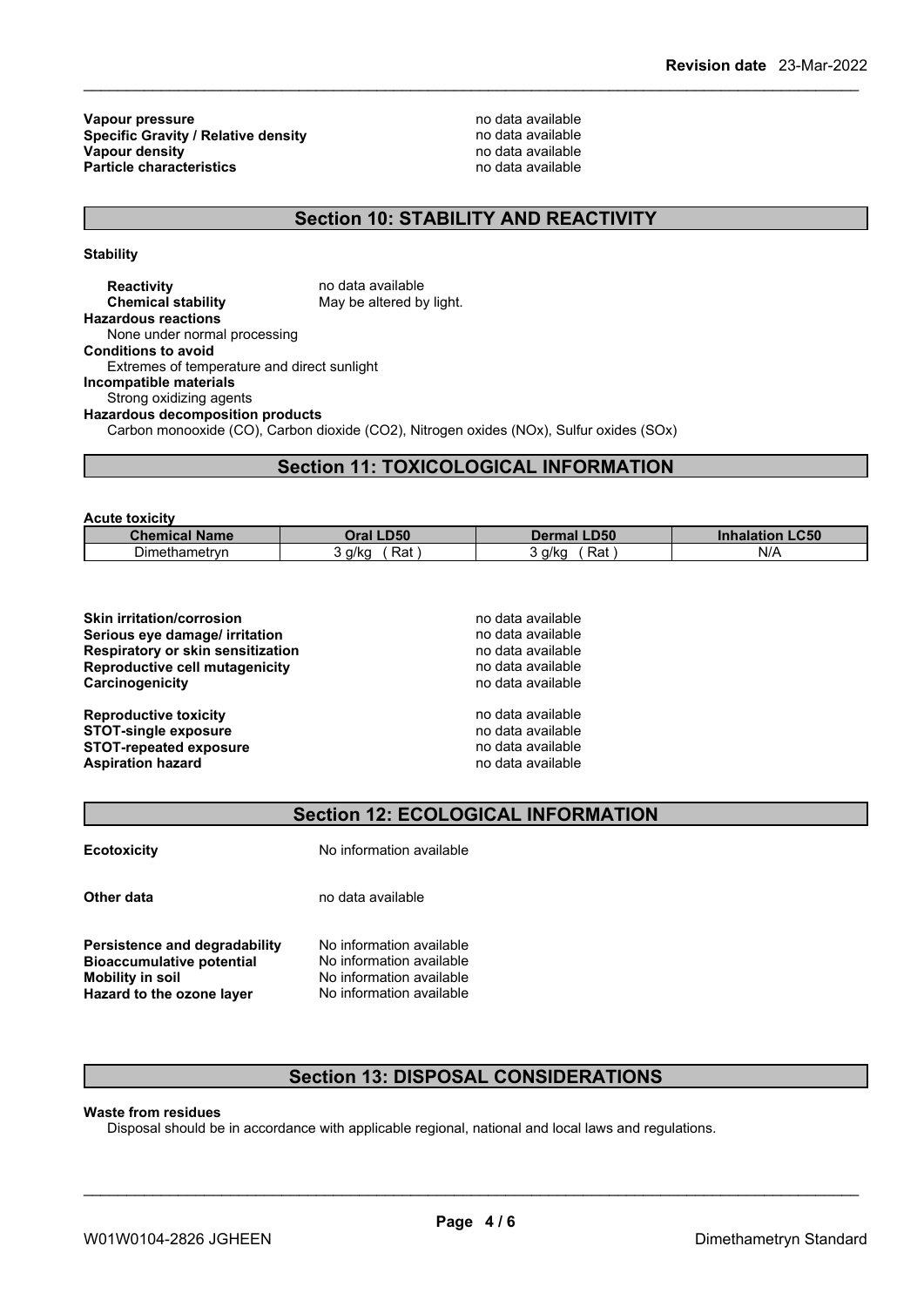#### **Contaminated container and contaminated packaging**

Disposal should be in accordance with applicable regional, national and local laws and regulations.

# **Section 14: TRANSPORT INFORMATION**

| <b>ADR/RID</b>                   |                                                                    |
|----------------------------------|--------------------------------------------------------------------|
| <b>UN number</b>                 | <b>UN3077</b>                                                      |
| Proper shipping name:            | Environmentally hazardous substance, solid, n.o.s. (Dimethametryn) |
| UN classfication                 | 9                                                                  |
| <b>Subsidiary hazard class</b>   |                                                                    |
| Packing group                    | Ш                                                                  |
| <b>Marine pollutant</b>          | Yes                                                                |
|                                  |                                                                    |
| <b>IMDG</b>                      |                                                                    |
| <b>UN number</b>                 | <b>UN3077</b>                                                      |
| Proper shipping name:            | Environmentally hazardous substance, solid, n.o.s. (Dimethametryn) |
| <b>UN classfication</b>          | 9                                                                  |
| <b>Subsidiary hazard class</b>   |                                                                    |
| Packing group                    | Ш                                                                  |
| <b>Marine pollutant (Sea)</b>    | Yes                                                                |
| Transport in bulk according to   | No information available                                           |
| Annex II of MARPOL 73/78 and     |                                                                    |
| the IBC Code                     |                                                                    |
| <b>IATA</b>                      |                                                                    |
| UN number                        | <b>UN3077</b>                                                      |
| Proper shipping name:            | Environmentally hazardous substance, solid, n.o.s. (Dimethametryn) |
| <b>UN classfication</b>          | 9                                                                  |
| <b>Subsidiary hazard class</b>   |                                                                    |
| Packing group                    | Ш                                                                  |
| <b>Environmentally Hazardous</b> | Yes                                                                |
| <b>Substance</b>                 |                                                                    |
|                                  |                                                                    |

# **Section 15: REGULATORY INFORMATION**

| <b>International Inventories</b>                     |                                                                                        |
|------------------------------------------------------|----------------------------------------------------------------------------------------|
| <b>EINECS/ELINCS</b>                                 | Listed                                                                                 |
| <b>TSCA</b>                                          |                                                                                        |
|                                                      |                                                                                        |
| Japanese regulations                                 |                                                                                        |
| <b>Fire Service Act</b>                              | Not applicable                                                                         |
| <b>Poisonous and Deleterious</b>                     | Not applicable                                                                         |
| <b>Substances Control Law</b>                        |                                                                                        |
| Industrial Safety and Health Act Not applicable      |                                                                                        |
| <b>Regulations for the carriage</b>                  | Noxious Substances (Ordinance Art.3, Ministry of Transportation Ordinance Regarding    |
| and storage of dangerous                             | Transport by Ship and Storage, Attached Table 1)                                       |
| goods in ship                                        |                                                                                        |
| <b>Civil Aeronautics Law</b>                         | Misellaneous Dangerous Substances and Articles (Ordinance Art. 194, MITL Nortification |
|                                                      | for Air Transportation of Explosives etc., Attached Table 1)                           |
| <b>Pollutant Release and Transfer Not applicable</b> |                                                                                        |
| <b>Register Law</b>                                  |                                                                                        |
| (~2023.3.31)                                         |                                                                                        |
| <b>Pollutant Release and Transfer</b>                | Class 1                                                                                |
| <b>Register Law</b>                                  |                                                                                        |
| $(2023/4/1-)$                                        |                                                                                        |
| Class 1 - No.                                        | 742                                                                                    |
| <b>Export Trade Control Order</b>                    | Not applicable                                                                         |
|                                                      |                                                                                        |
|                                                      | <b>Section 16: OTHER INFORMATION</b>                                                   |
|                                                      |                                                                                        |
| Key literature references and                        | NITE: National Institute of Technology and Evaluation (JAPAN)                          |
| sources for data etc.                                | http://www.safe.nite.go.jp/japan/db.html                                               |

IATA dangerous Goods Regulations